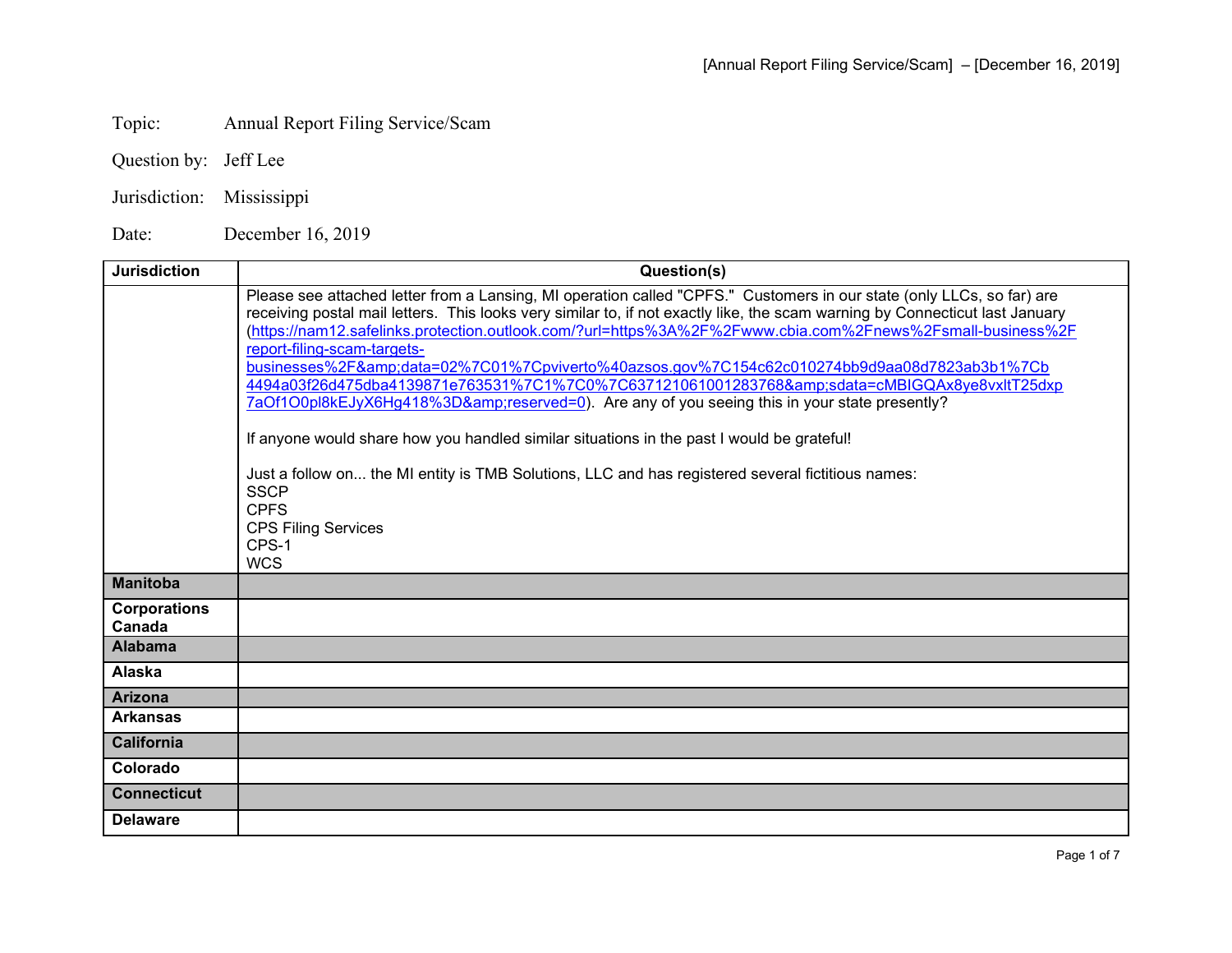| Please see attached letter from a Lansing, MI operation called "CPFS." Customers in our state (only LLCs, so far) are<br>receiving postal mail letters. This looks very similar to, if not exactly like, the scam warning by Connecticut last January<br>(https://nam12.safelinks.protection.outlook.com/?url=https%3A%2F%2Fwww.cbia.com%2Fnews%2Fsmall-business%2F<br>report-filing-scam-targets-<br>businesses%2F&data=02%7C01%7Cpviverto%40azsos.gov%7C154c62c010274bb9d9aa08d7823ab3b1%7Cb<br>4494a03f26d475dba4139871e763531%7C1%7C0%7C637121061001283768&sdata=cMBIGQAx8ye8vxltT25dxp<br>7aOf1O0pl8kEJyX6Hg418%3D&reserved=0). Are any of you seeing this in your state presently?<br>If anyone would share how you handled similar situations in the past I would be grateful!<br>Just a follow on the MI entity is TMB Solutions, LLC and has registered several fictitious names:<br><b>SSCP</b><br><b>CPFS</b><br><b>CPS Filing Services</b><br>CPS-1<br><b>WCS</b><br><b>District of</b><br>No such letter is received here in DC so far.<br>Columbia<br><b>Florida</b><br>Georgia<br>Hawaii<br>Hawaii LLCs' are receiving a similar annual report instruction form from C.P.S. and their service fee is \$145.00.<br>Idaho<br><b>Illinois</b> |
|-----------------------------------------------------------------------------------------------------------------------------------------------------------------------------------------------------------------------------------------------------------------------------------------------------------------------------------------------------------------------------------------------------------------------------------------------------------------------------------------------------------------------------------------------------------------------------------------------------------------------------------------------------------------------------------------------------------------------------------------------------------------------------------------------------------------------------------------------------------------------------------------------------------------------------------------------------------------------------------------------------------------------------------------------------------------------------------------------------------------------------------------------------------------------------------------------------------------------------------------------------------|
|                                                                                                                                                                                                                                                                                                                                                                                                                                                                                                                                                                                                                                                                                                                                                                                                                                                                                                                                                                                                                                                                                                                                                                                                                                                           |
|                                                                                                                                                                                                                                                                                                                                                                                                                                                                                                                                                                                                                                                                                                                                                                                                                                                                                                                                                                                                                                                                                                                                                                                                                                                           |
|                                                                                                                                                                                                                                                                                                                                                                                                                                                                                                                                                                                                                                                                                                                                                                                                                                                                                                                                                                                                                                                                                                                                                                                                                                                           |
|                                                                                                                                                                                                                                                                                                                                                                                                                                                                                                                                                                                                                                                                                                                                                                                                                                                                                                                                                                                                                                                                                                                                                                                                                                                           |
|                                                                                                                                                                                                                                                                                                                                                                                                                                                                                                                                                                                                                                                                                                                                                                                                                                                                                                                                                                                                                                                                                                                                                                                                                                                           |
|                                                                                                                                                                                                                                                                                                                                                                                                                                                                                                                                                                                                                                                                                                                                                                                                                                                                                                                                                                                                                                                                                                                                                                                                                                                           |
|                                                                                                                                                                                                                                                                                                                                                                                                                                                                                                                                                                                                                                                                                                                                                                                                                                                                                                                                                                                                                                                                                                                                                                                                                                                           |
|                                                                                                                                                                                                                                                                                                                                                                                                                                                                                                                                                                                                                                                                                                                                                                                                                                                                                                                                                                                                                                                                                                                                                                                                                                                           |
|                                                                                                                                                                                                                                                                                                                                                                                                                                                                                                                                                                                                                                                                                                                                                                                                                                                                                                                                                                                                                                                                                                                                                                                                                                                           |
|                                                                                                                                                                                                                                                                                                                                                                                                                                                                                                                                                                                                                                                                                                                                                                                                                                                                                                                                                                                                                                                                                                                                                                                                                                                           |
|                                                                                                                                                                                                                                                                                                                                                                                                                                                                                                                                                                                                                                                                                                                                                                                                                                                                                                                                                                                                                                                                                                                                                                                                                                                           |
|                                                                                                                                                                                                                                                                                                                                                                                                                                                                                                                                                                                                                                                                                                                                                                                                                                                                                                                                                                                                                                                                                                                                                                                                                                                           |
|                                                                                                                                                                                                                                                                                                                                                                                                                                                                                                                                                                                                                                                                                                                                                                                                                                                                                                                                                                                                                                                                                                                                                                                                                                                           |
|                                                                                                                                                                                                                                                                                                                                                                                                                                                                                                                                                                                                                                                                                                                                                                                                                                                                                                                                                                                                                                                                                                                                                                                                                                                           |
|                                                                                                                                                                                                                                                                                                                                                                                                                                                                                                                                                                                                                                                                                                                                                                                                                                                                                                                                                                                                                                                                                                                                                                                                                                                           |
|                                                                                                                                                                                                                                                                                                                                                                                                                                                                                                                                                                                                                                                                                                                                                                                                                                                                                                                                                                                                                                                                                                                                                                                                                                                           |
|                                                                                                                                                                                                                                                                                                                                                                                                                                                                                                                                                                                                                                                                                                                                                                                                                                                                                                                                                                                                                                                                                                                                                                                                                                                           |
|                                                                                                                                                                                                                                                                                                                                                                                                                                                                                                                                                                                                                                                                                                                                                                                                                                                                                                                                                                                                                                                                                                                                                                                                                                                           |
| Thanks for the heads up. I have not heard of anything in Indiana, but I'm sure it's just a matter of time. We followed<br>Indiana<br>Washington's example of an easy way to provide customers a comparison of what our office sends vs. the service/scam letter.                                                                                                                                                                                                                                                                                                                                                                                                                                                                                                                                                                                                                                                                                                                                                                                                                                                                                                                                                                                          |
| lowa<br>We're not aware of this happening in lowa. Thanks for the heads up.                                                                                                                                                                                                                                                                                                                                                                                                                                                                                                                                                                                                                                                                                                                                                                                                                                                                                                                                                                                                                                                                                                                                                                               |
| <b>Kansas</b>                                                                                                                                                                                                                                                                                                                                                                                                                                                                                                                                                                                                                                                                                                                                                                                                                                                                                                                                                                                                                                                                                                                                                                                                                                             |
| Kentucky                                                                                                                                                                                                                                                                                                                                                                                                                                                                                                                                                                                                                                                                                                                                                                                                                                                                                                                                                                                                                                                                                                                                                                                                                                                  |
| Louisiana                                                                                                                                                                                                                                                                                                                                                                                                                                                                                                                                                                                                                                                                                                                                                                                                                                                                                                                                                                                                                                                                                                                                                                                                                                                 |
| <b>Maine</b><br>We?ve seen it Maine for the past few years. Here is the link to our press release -                                                                                                                                                                                                                                                                                                                                                                                                                                                                                                                                                                                                                                                                                                                                                                                                                                                                                                                                                                                                                                                                                                                                                       |
| https://nam12.safelinks.protection.outlook.com/?url=https%3A%2F%2Fwww.maine.gov%2Fsos%2Fnews%2F2019%2F                                                                                                                                                                                                                                                                                                                                                                                                                                                                                                                                                                                                                                                                                                                                                                                                                                                                                                                                                                                                                                                                                                                                                    |
| corpsolicitation.html&data=02%7C01%7Cpviverto%40azsos.gov%7C7fcd976e275845a360e108d7824e7b8c%7Cb<br>4494a03f26d475dba4139871e763531%7C1%7C0%7C637121145912662392&sdata=%2FQi3YohBrVmK2KuM11                                                                                                                                                                                                                                                                                                                                                                                                                                                                                                                                                                                                                                                                                                                                                                                                                                                                                                                                                                                                                                                               |
| WxAGHsCZPo%2Fa7nkc6uL%2FYWZsM%3D&reserved=0                                                                                                                                                                                                                                                                                                                                                                                                                                                                                                                                                                                                                                                                                                                                                                                                                                                                                                                                                                                                                                                                                                                                                                                                               |
| We have also put notifications on Facebook alerting business entities about the misleading solicitation.                                                                                                                                                                                                                                                                                                                                                                                                                                                                                                                                                                                                                                                                                                                                                                                                                                                                                                                                                                                                                                                                                                                                                  |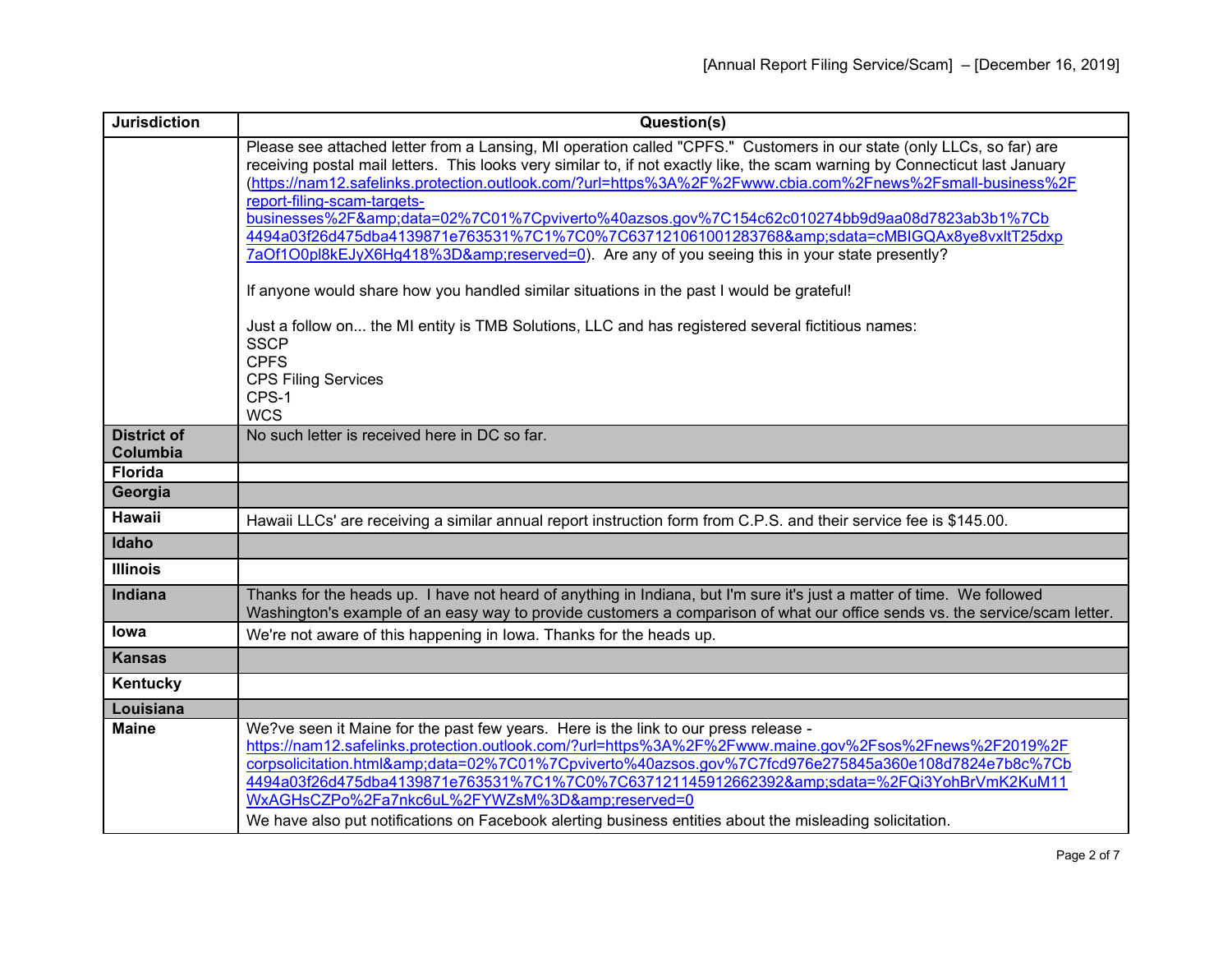| <b>Jurisdiction</b>  | Question(s)                                                                                                                                                                                                                                                                                                                                                                                                                                                                                                                                                                                                                                                                                                                                                                                                                                                                                               |
|----------------------|-----------------------------------------------------------------------------------------------------------------------------------------------------------------------------------------------------------------------------------------------------------------------------------------------------------------------------------------------------------------------------------------------------------------------------------------------------------------------------------------------------------------------------------------------------------------------------------------------------------------------------------------------------------------------------------------------------------------------------------------------------------------------------------------------------------------------------------------------------------------------------------------------------------|
|                      | Please see attached letter from a Lansing, MI operation called "CPFS." Customers in our state (only LLCs, so far) are<br>receiving postal mail letters. This looks very similar to, if not exactly like, the scam warning by Connecticut last January<br>(https://nam12.safelinks.protection.outlook.com/?url=https%3A%2F%2Fwww.cbia.com%2Fnews%2Fsmall-business%2F<br>report-filing-scam-targets-<br>businesses%2F&data=02%7C01%7Cpviverto%40azsos.gov%7C154c62c010274bb9d9aa08d7823ab3b1%7Cb<br>4494a03f26d475dba4139871e763531%7C1%7C0%7C637121061001283768&sdata=cMBIGQAx8ye8vxltT25dxp<br>7aOf1O0pl8kEJyX6Hg418%3D&reserved=0). Are any of you seeing this in your state presently?<br>If anyone would share how you handled similar situations in the past I would be grateful!<br>Just a follow on the MI entity is TMB Solutions, LLC and has registered several fictitious names:<br><b>SSCP</b> |
|                      | <b>CPFS</b><br><b>CPS Filing Services</b><br>CPS-1<br><b>WCS</b>                                                                                                                                                                                                                                                                                                                                                                                                                                                                                                                                                                                                                                                                                                                                                                                                                                          |
| <b>Maryland</b>      |                                                                                                                                                                                                                                                                                                                                                                                                                                                                                                                                                                                                                                                                                                                                                                                                                                                                                                           |
| <b>Massachusetts</b> |                                                                                                                                                                                                                                                                                                                                                                                                                                                                                                                                                                                                                                                                                                                                                                                                                                                                                                           |
| <b>Michigan</b>      | The Michigan Attorney General has taken action in the past, and most recently, regarding the certificate order mailing. A press<br>release is available at: https://nam12.safelinks.protection.outlook.com/?url=https%3A%2F%2Fwww.michigan.gov%2F<br>ag%2F0%2C4534%2C7-359-92297 47203-502929--<br>%2C00.html&data=02%7C01%7Cpviverto%40azsos.gov%7Cc9659637a5754f69fda808d7824fca21%7Cb<br>4494a03f26d475dba4139871e763531%7C1%7C0%7C637121151518053786&sdata=FSEtCbEOkIN6WRL<br>a6pPwhHzgAls2rcXIQfeDBJPBt9I%3D&reserved=0.<br>Currently, on the Michigan Corporations Division's records, TMB Solutions LLC is a Delaware limited liability<br>company that is authorized to transact business in Michigan.                                                                                                                                                                                            |
| <b>Minnesota</b>     |                                                                                                                                                                                                                                                                                                                                                                                                                                                                                                                                                                                                                                                                                                                                                                                                                                                                                                           |
| <b>Mississippi</b>   |                                                                                                                                                                                                                                                                                                                                                                                                                                                                                                                                                                                                                                                                                                                                                                                                                                                                                                           |
| <b>Missouri</b>      |                                                                                                                                                                                                                                                                                                                                                                                                                                                                                                                                                                                                                                                                                                                                                                                                                                                                                                           |
| <b>Montana</b>       | Thanks for the heads up Jeff. Montana does not currently have this issue, but I think we will put something on our website to<br>our customers to watch out for, and possibly e-blast them as well to watch out for this scam.                                                                                                                                                                                                                                                                                                                                                                                                                                                                                                                                                                                                                                                                            |
| <b>Nebraska</b>      |                                                                                                                                                                                                                                                                                                                                                                                                                                                                                                                                                                                                                                                                                                                                                                                                                                                                                                           |
| <b>Nevada</b>        |                                                                                                                                                                                                                                                                                                                                                                                                                                                                                                                                                                                                                                                                                                                                                                                                                                                                                                           |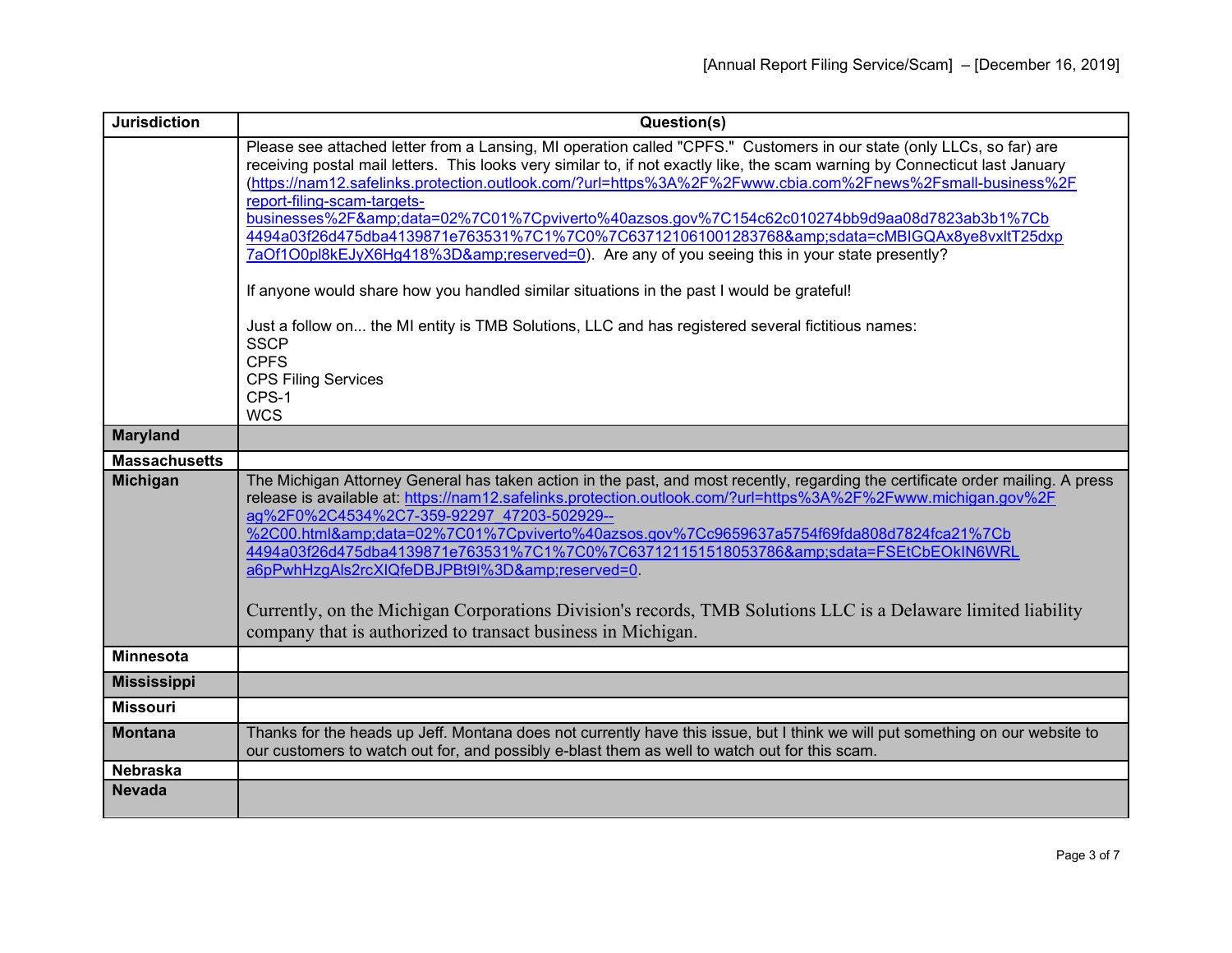| <b>Jurisdiction</b>   | Question(s)                                                                                                                                                                                                                                                                                                                                                                                                                                                                                                                                                                                                                                                                                                                                                                                                                                                                                                                                                     |
|-----------------------|-----------------------------------------------------------------------------------------------------------------------------------------------------------------------------------------------------------------------------------------------------------------------------------------------------------------------------------------------------------------------------------------------------------------------------------------------------------------------------------------------------------------------------------------------------------------------------------------------------------------------------------------------------------------------------------------------------------------------------------------------------------------------------------------------------------------------------------------------------------------------------------------------------------------------------------------------------------------|
|                       | Please see attached letter from a Lansing, MI operation called "CPFS." Customers in our state (only LLCs, so far) are<br>receiving postal mail letters. This looks very similar to, if not exactly like, the scam warning by Connecticut last January<br>(https://nam12.safelinks.protection.outlook.com/?url=https%3A%2F%2Fwww.cbia.com%2Fnews%2Fsmall-business%2F<br>report-filing-scam-targets-<br>businesses%2F&data=02%7C01%7Cpviverto%40azsos.gov%7C154c62c010274bb9d9aa08d7823ab3b1%7Cb<br>4494a03f26d475dba4139871e763531%7C1%7C0%7C637121061001283768&sdata=cMBIGQAx8ye8vxltT25dxp<br>7aOf1O0pl8kEJyX6Hg418%3D&reserved=0). Are any of you seeing this in your state presently?<br>If anyone would share how you handled similar situations in the past I would be grateful!<br>Just a follow on the MI entity is TMB Solutions, LLC and has registered several fictitious names:<br><b>SSCP</b><br><b>CPFS</b><br><b>CPS Filing Services</b><br>CPS-1 |
| <b>New Hampshire</b>  | <b>WCS</b>                                                                                                                                                                                                                                                                                                                                                                                                                                                                                                                                                                                                                                                                                                                                                                                                                                                                                                                                                      |
| <b>New Jersey</b>     |                                                                                                                                                                                                                                                                                                                                                                                                                                                                                                                                                                                                                                                                                                                                                                                                                                                                                                                                                                 |
| <b>New Mexico</b>     |                                                                                                                                                                                                                                                                                                                                                                                                                                                                                                                                                                                                                                                                                                                                                                                                                                                                                                                                                                 |
| <b>New York</b>       |                                                                                                                                                                                                                                                                                                                                                                                                                                                                                                                                                                                                                                                                                                                                                                                                                                                                                                                                                                 |
| <b>North Carolina</b> |                                                                                                                                                                                                                                                                                                                                                                                                                                                                                                                                                                                                                                                                                                                                                                                                                                                                                                                                                                 |
| <b>North Dakota</b>   |                                                                                                                                                                                                                                                                                                                                                                                                                                                                                                                                                                                                                                                                                                                                                                                                                                                                                                                                                                 |
| <b>Ohio</b>           |                                                                                                                                                                                                                                                                                                                                                                                                                                                                                                                                                                                                                                                                                                                                                                                                                                                                                                                                                                 |
| <b>Oklahoma</b>       |                                                                                                                                                                                                                                                                                                                                                                                                                                                                                                                                                                                                                                                                                                                                                                                                                                                                                                                                                                 |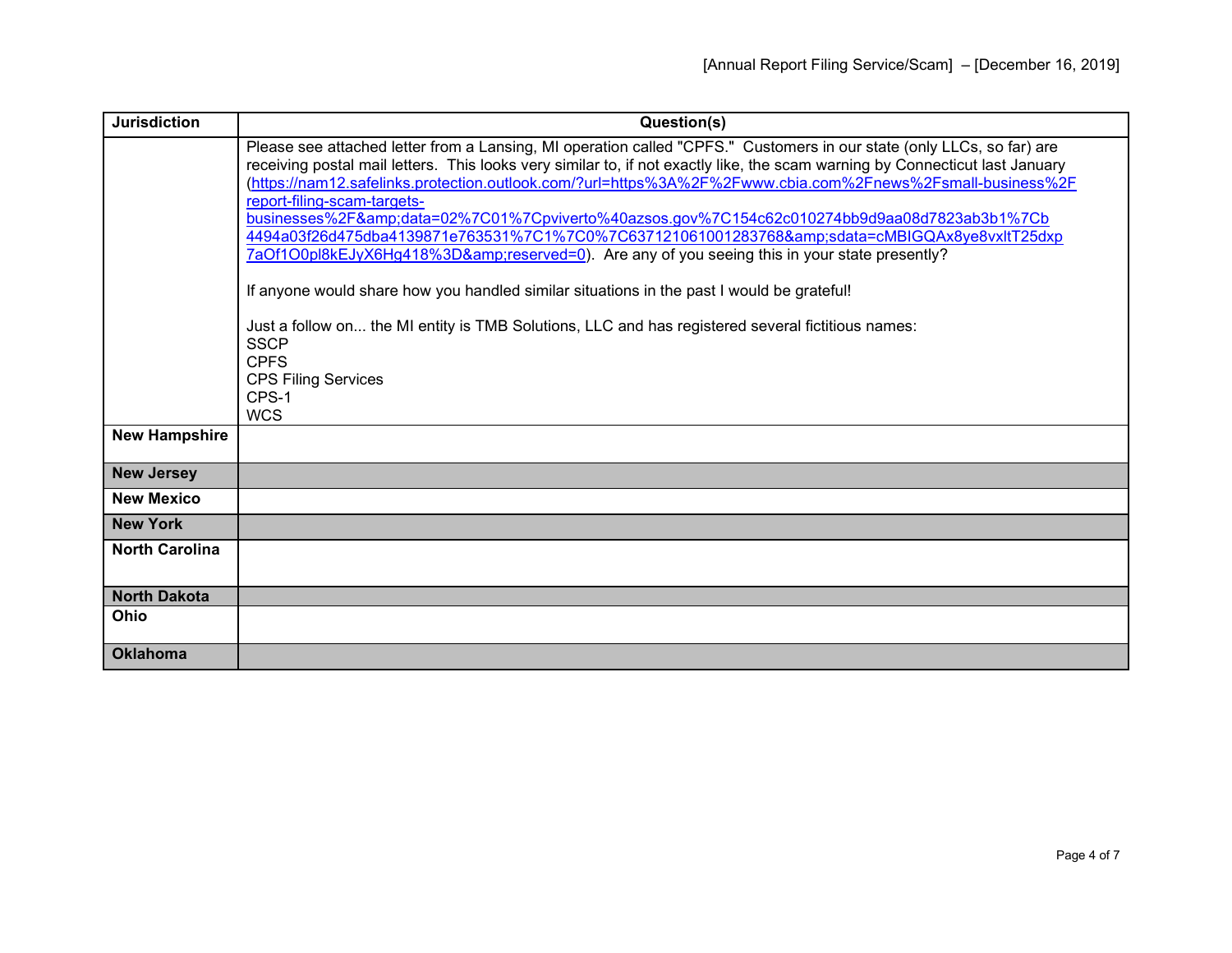| <b>Jurisdiction</b>                          | Question(s)                                                                                                                                                                                                                                                                                                                                                                                                                                                                                                                                                                                                                                                                                                                                                                                                                                                                                                                                                                                                                                                                                                                    |
|----------------------------------------------|--------------------------------------------------------------------------------------------------------------------------------------------------------------------------------------------------------------------------------------------------------------------------------------------------------------------------------------------------------------------------------------------------------------------------------------------------------------------------------------------------------------------------------------------------------------------------------------------------------------------------------------------------------------------------------------------------------------------------------------------------------------------------------------------------------------------------------------------------------------------------------------------------------------------------------------------------------------------------------------------------------------------------------------------------------------------------------------------------------------------------------|
|                                              | Please see attached letter from a Lansing, MI operation called "CPFS." Customers in our state (only LLCs, so far) are<br>receiving postal mail letters. This looks very similar to, if not exactly like, the scam warning by Connecticut last January<br>(https://nam12.safelinks.protection.outlook.com/?url=https%3A%2F%2Fwww.cbia.com%2Fnews%2Fsmall-business%2F<br>report-filing-scam-targets-                                                                                                                                                                                                                                                                                                                                                                                                                                                                                                                                                                                                                                                                                                                             |
|                                              | businesses%2F&data=02%7C01%7Cpviverto%40azsos.gov%7C154c62c010274bb9d9aa08d7823ab3b1%7Cb<br>4494a03f26d475dba4139871e763531%7C1%7C0%7C637121061001283768&sdata=cMBIGQAx8ye8vxltT25dxp<br>7aOf1O0pl8kEJyX6Hg418%3D&reserved=0). Are any of you seeing this in your state presently?                                                                                                                                                                                                                                                                                                                                                                                                                                                                                                                                                                                                                                                                                                                                                                                                                                             |
|                                              | If anyone would share how you handled similar situations in the past I would be grateful!                                                                                                                                                                                                                                                                                                                                                                                                                                                                                                                                                                                                                                                                                                                                                                                                                                                                                                                                                                                                                                      |
|                                              | Just a follow on the MI entity is TMB Solutions, LLC and has registered several fictitious names:<br><b>SSCP</b><br><b>CPFS</b>                                                                                                                                                                                                                                                                                                                                                                                                                                                                                                                                                                                                                                                                                                                                                                                                                                                                                                                                                                                                |
|                                              | <b>CPS Filing Services</b><br>CPS-1<br><b>WCS</b>                                                                                                                                                                                                                                                                                                                                                                                                                                                                                                                                                                                                                                                                                                                                                                                                                                                                                                                                                                                                                                                                              |
| Oregon                                       | Oregon LLCs due for renewal are receiving a notice from W.C.S. They have also sent notices as Workplace Compliance<br>Services and C.P.S. They charge a \$185 fee to file annual reports. Our renewal fee is \$100. They target LLC's that have not<br>yet received our renewal notice so that their notice is received first. They have agreed to refund customers who feel like they<br>were misled into thinking that the notice was from our office. We send a business alert email to LLCs prior to our notice being<br>sent out and also send letters to LLCs that we have found paid the fee to W.C.S letting them know how to receive a refund if<br>they feel they were misled. Our website is updated to include information about these misleading solicitations.<br>https://nam12.safelinks.protection.outlook.com/?url=https%3A%2F%2Fsos.oregon.gov%2Fbusiness%2FPages%2Fdont-be-<br>misled.aspx&data=02%7C01%7Cpviverto%40azsos.gov%7C6d481a89098a4701c9ab08d78252b250%7Cb4494a03f26d<br>475dba4139871e763531%7C1%7C0%7C637121164028301967&sdata=ZrECQQpbSFwStZDQPebl9sbx0eNSYqqlvny<br>F94%2F1bSI%3D&reserved=0 |
| Pennsylvania                                 |                                                                                                                                                                                                                                                                                                                                                                                                                                                                                                                                                                                                                                                                                                                                                                                                                                                                                                                                                                                                                                                                                                                                |
| <b>Rhode Island</b><br><b>South Carolina</b> |                                                                                                                                                                                                                                                                                                                                                                                                                                                                                                                                                                                                                                                                                                                                                                                                                                                                                                                                                                                                                                                                                                                                |
| <b>South Dakota</b>                          |                                                                                                                                                                                                                                                                                                                                                                                                                                                                                                                                                                                                                                                                                                                                                                                                                                                                                                                                                                                                                                                                                                                                |
| <b>Tennessee</b>                             |                                                                                                                                                                                                                                                                                                                                                                                                                                                                                                                                                                                                                                                                                                                                                                                                                                                                                                                                                                                                                                                                                                                                |
| <b>Texas</b>                                 |                                                                                                                                                                                                                                                                                                                                                                                                                                                                                                                                                                                                                                                                                                                                                                                                                                                                                                                                                                                                                                                                                                                                |
| <b>Utah</b>                                  |                                                                                                                                                                                                                                                                                                                                                                                                                                                                                                                                                                                                                                                                                                                                                                                                                                                                                                                                                                                                                                                                                                                                |
| <b>Vermont</b>                               |                                                                                                                                                                                                                                                                                                                                                                                                                                                                                                                                                                                                                                                                                                                                                                                                                                                                                                                                                                                                                                                                                                                                |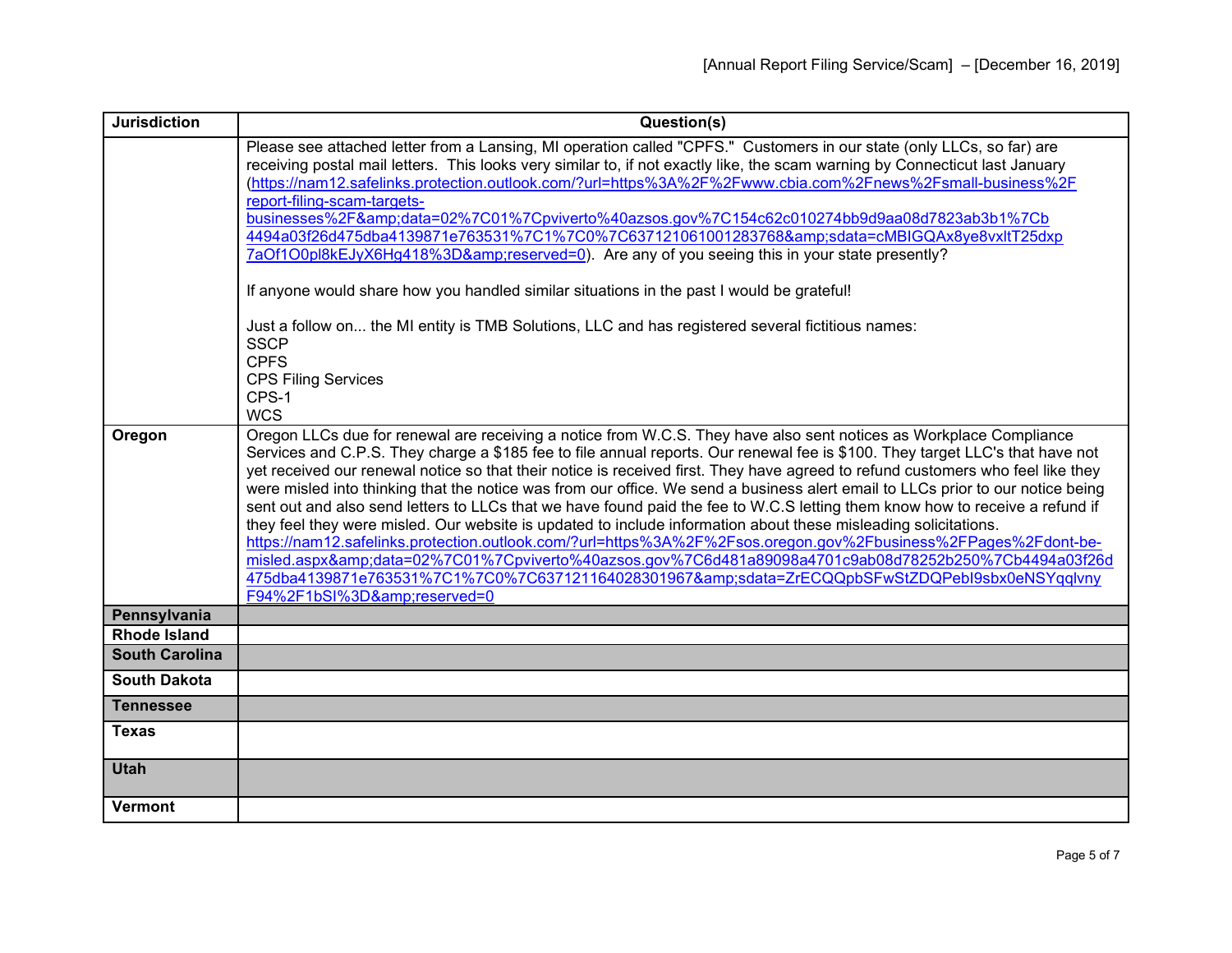| <b>Jurisdiction</b>  | Question(s)                                                                                                                                                                                                                                                                                                                                                                                                                                                                                                                                                                                                                                                                                                                                                                                                                                                                                                                                                                   |
|----------------------|-------------------------------------------------------------------------------------------------------------------------------------------------------------------------------------------------------------------------------------------------------------------------------------------------------------------------------------------------------------------------------------------------------------------------------------------------------------------------------------------------------------------------------------------------------------------------------------------------------------------------------------------------------------------------------------------------------------------------------------------------------------------------------------------------------------------------------------------------------------------------------------------------------------------------------------------------------------------------------|
|                      | Please see attached letter from a Lansing, MI operation called "CPFS." Customers in our state (only LLCs, so far) are<br>receiving postal mail letters. This looks very similar to, if not exactly like, the scam warning by Connecticut last January<br>(https://nam12.safelinks.protection.outlook.com/?url=https%3A%2F%2Fwww.cbia.com%2Fnews%2Fsmall-business%2F<br>report-filing-scam-targets-<br>businesses%2F&data=02%7C01%7Cpviverto%40azsos.gov%7C154c62c010274bb9d9aa08d7823ab3b1%7Cb<br>4494a03f26d475dba4139871e763531%7C1%7C0%7C637121061001283768&sdata=cMBIGQAx8ye8vxltT25dxp<br>7aOf1O0pl8kEJyX6Hg418%3D&reserved=0). Are any of you seeing this in your state presently?<br>If anyone would share how you handled similar situations in the past I would be grateful!<br>Just a follow on the MI entity is TMB Solutions, LLC and has registered several fictitious names:<br><b>SSCP</b><br><b>CPFS</b><br><b>CPS Filing Services</b><br>CPS-1<br><b>WCS</b> |
| Virginia             |                                                                                                                                                                                                                                                                                                                                                                                                                                                                                                                                                                                                                                                                                                                                                                                                                                                                                                                                                                               |
| Washington           | In WA we've had ongoing similar letters for a few years including the annual report mailer, a certificate order mailer, meeting<br>minutes mailer, and labor posters.<br>The AG has had success suing, but then it gets restarted soon after.<br>They have a similar look and layout.                                                                                                                                                                                                                                                                                                                                                                                                                                                                                                                                                                                                                                                                                         |
| <b>West Virginia</b> |                                                                                                                                                                                                                                                                                                                                                                                                                                                                                                                                                                                                                                                                                                                                                                                                                                                                                                                                                                               |
| <b>Wisconsin</b>     |                                                                                                                                                                                                                                                                                                                                                                                                                                                                                                                                                                                                                                                                                                                                                                                                                                                                                                                                                                               |
| Wyoming              |                                                                                                                                                                                                                                                                                                                                                                                                                                                                                                                                                                                                                                                                                                                                                                                                                                                                                                                                                                               |

## **Additional comments:**

## **Full text of email:**

All,

Please see attached letter from a Lansing, MI operation called "CPFS." Customers in our state (only LLCs, so far) are receiving postal mail letters. This looks very similar to, if not exactly like, the scam warning by Connecticut last January